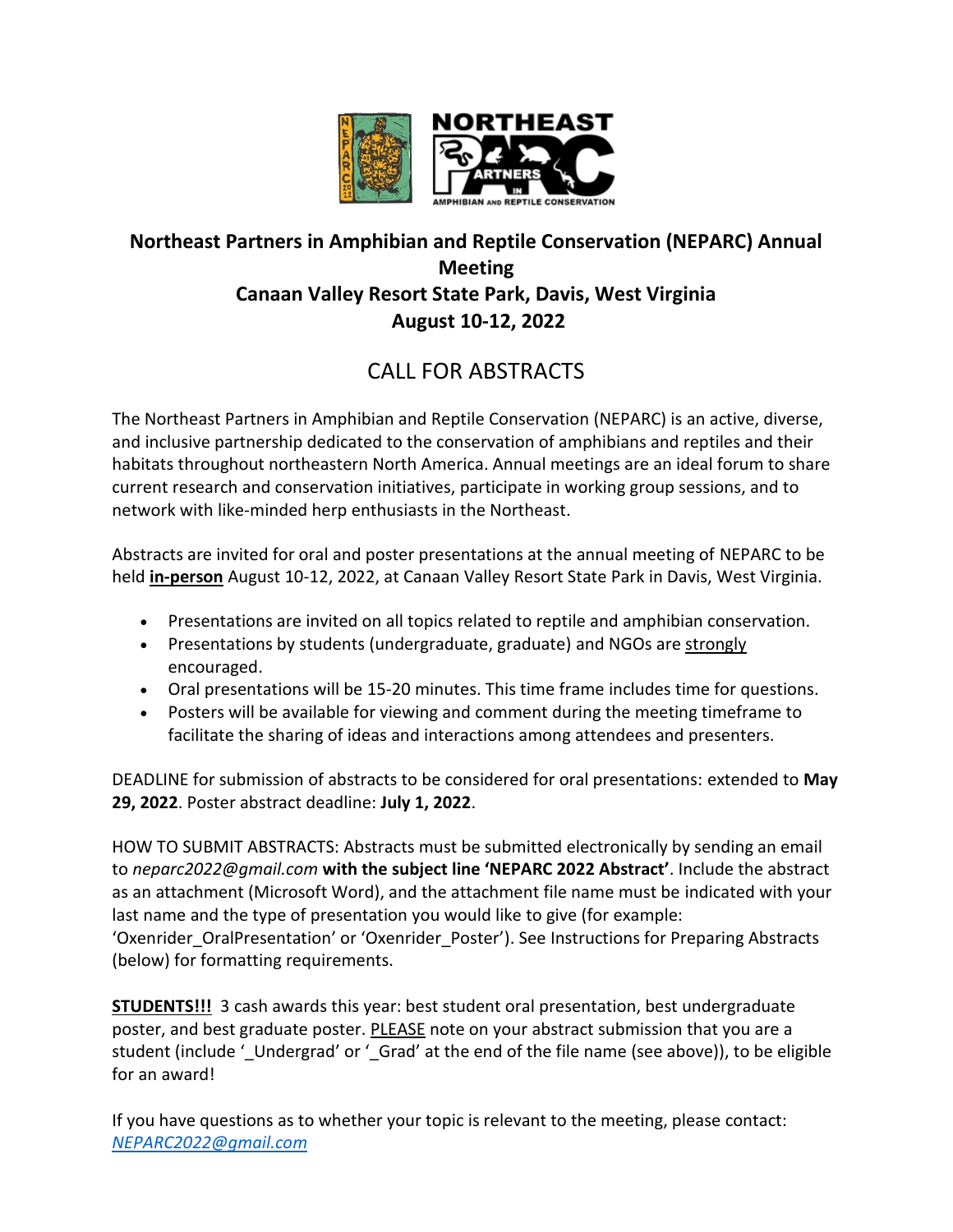## **Instructions for Preparing Abstracts**

Please read carefully and follow all directions.

- Abstracts should informatively summarize the contents of the oral or poster presentation and give important conclusions.
- Please specify what type of presentation you prefer: Oral Presentation or Poster. In parenthesis, indicate whether you **WOULD** or **WOULD NOT** be willing to present your work as a 5-minute "lighting talk" if too many Oral Presentations are submitted.
- Titles must be less than 20 words. Capitalize only the first letter of each word.
- Text of abstracts must be less than 250 words in length.
- Use Times New Roman (12 point) for text and include only one space after periods. Italicize all scientific names.
- List senior author first and indicate the presenting author by following their name with an asterisk. List the authors as you would like them to appear in the printed abstract volume.
- Authors' names must be followed by their affiliated department name, organization name, address, city, state and zip code, and email.

#### Sample Abstract (from 2012 NEPARC Meeting)

### **Oral Presentation (WOULD NOT present this as a "lighting talk")**

**TITLE:** Patterns of Amphibian Occurrence in Alpine Wetlands in Québec, Newfoundland, and New England

**AUTHOR(s), AFFILIATION, ADDRESS, AND EMAIL:** Michael T. Jones\*, Massachusetts Cooperative Fish and Wildlife Research Unit, University of Massachusetts, Amherst, MA 01003; mtjones@bio.umass.edu; Lisabeth L. Willey, Department of Environmental Conservation, University of Massachusetts, Amherst, MA 01003; lwilley@cns.umass.edu; Scott D. Smyers, Oxbow Associates, 629 Massachusetts Ave., Boxborough, MA 01719

**ABSTRACT:** Arctic-alpine habitats are relatively rare in eastern North America, where they reach their southernmost extent in New York and New England. Alpine habitats are more widespread and diverse in Newfoundland, Labrador and Québec, where common alpine wetlands include bogs, fens, and rocky pools. Alpine areas are subjected to extreme environmental conditions including summer frosts, short growing seasons, late ice-out, strong winds, frequent fog, and elevated UV. Little is known about the amphibian communities of eastern alpine wetlands, but they are likely to respond quickly in response to environmental change and are thus reasonable long-term bio-indicators. We evaluated patterns of amphibian occurrence in alpine environments at two scales. At a broad scale, we surveyed 90 pools in 12 ranges in Québec, Newfoundland, and New England. At a finer scale, we employed visual surveys and acoustic recorders to establish long-term monitoring sites on the Presidential and Franconia Ranges, New Hampshire. Nine species were detected; these exhibited different patterns of occurrence. We found *Anaxyrus americanus*, *Lithobates sylvatica*, and *Pseudacris crucifer* broadly distributed in most alpine areas surveyed in Québec and New England. *Lithobates clamitans*,